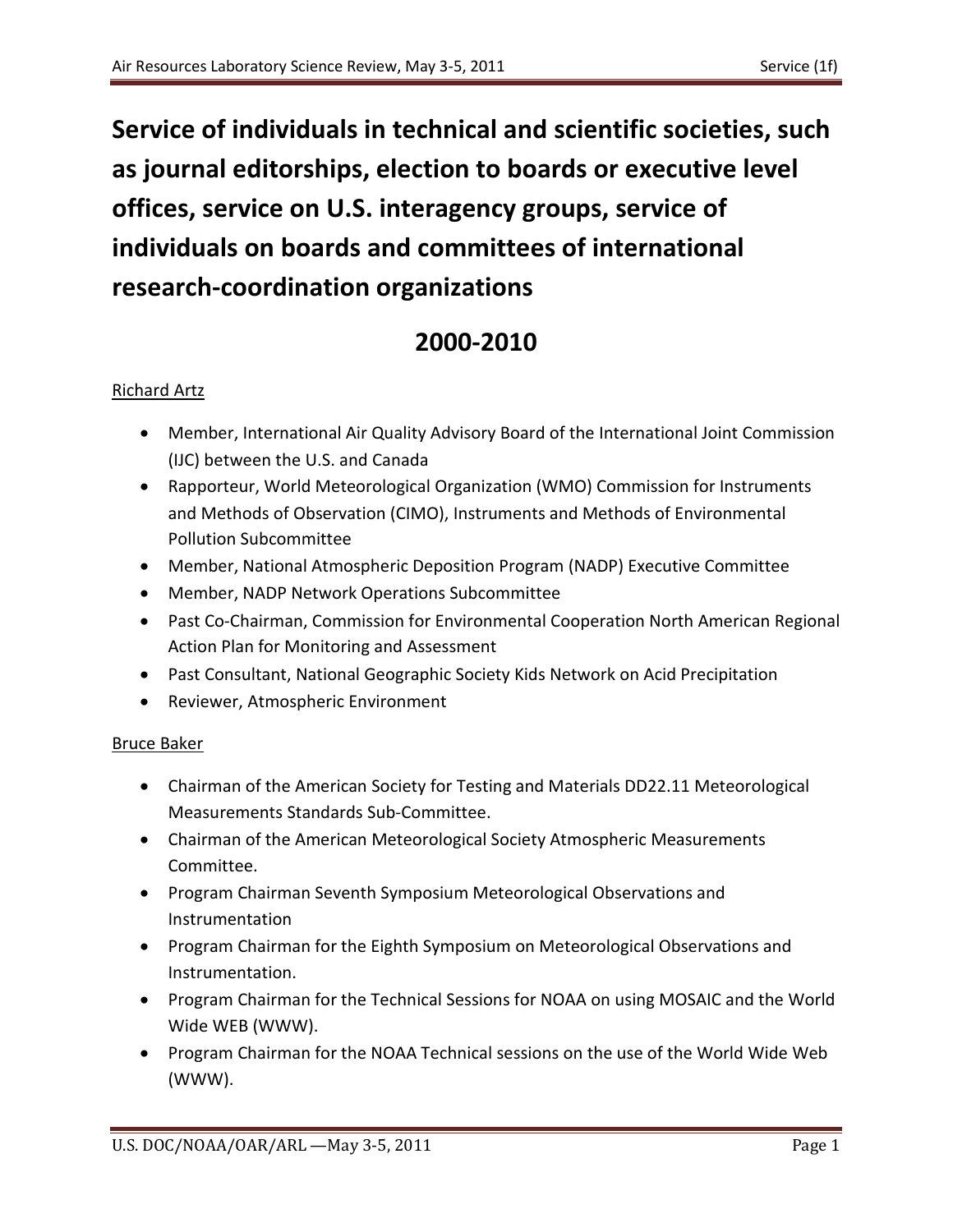- Chairman of the American Meteorological Society Atmospheric Measurements Committee.
- Program Chairman for the Thirteenth Symposium on Meteorological Observations and Instrumentation.
- International Program Committee member for the WMO Committee on Instruments and Observations
- Rapporteur for Climate Observations for the WMO-CIMO
- NSF Program Design review Committee Member for National Environmental Observing Network (NEON)
- NSF Program Design review committee Member for the Ocean Observing Initiative (OOI)
- Vice-President WMO Committee on Instruments and Methods of Observation (CIMO)
- WMO/CIMO Committee on Instrument Inter-comparisons

#### Steve Brooks

- Reviewer for the Journal of Geophysical Research and Atmospheric Environment (Designated a "Top Reviewer" by Atmospheric Environment in 2009)
- Designated Country Expert to the International Arctic Monitoring and Assessment Program (AMAP)
- Adjunct Professor at the University of Maryland Center for Environmental Sciences Appalachian Laboratory.

#### Daewon Byun

- Member, Editorial Board, Society of Korean-American Scholars (SKAS) -1998-present
- Co-Convener, International  $2^{nd}$  Workshop on Air Quality Modeling, Japan (March 2003)
- Member, Science Board NCAR and NOAA Weather Research and Forecasting (2000- 2004)
- Member, External Advisory Committee, Community Modeling and Analysis System (2001-2004)
- Member, Air Quality and Health Effects Working Group, New York State Energy Research and Development Authority's Environmental Monitoring, Evaluation, and Protection Working Group Member, National Regional Planning Organization
- Member, Executive Board Texas Science Steering Committee
- Member, Science Advisory Committee for the Texas Environmental Research Center, HARC (2001-2002)
- Member, Advisory Board for Mothers for Clean Air (2004-present)
- Member, Community Advisory Panel, Environmental Health Houston (2003-2009)
- Air Quality Representative, Houston "Ride a Bus to Work" Program (2006-2009)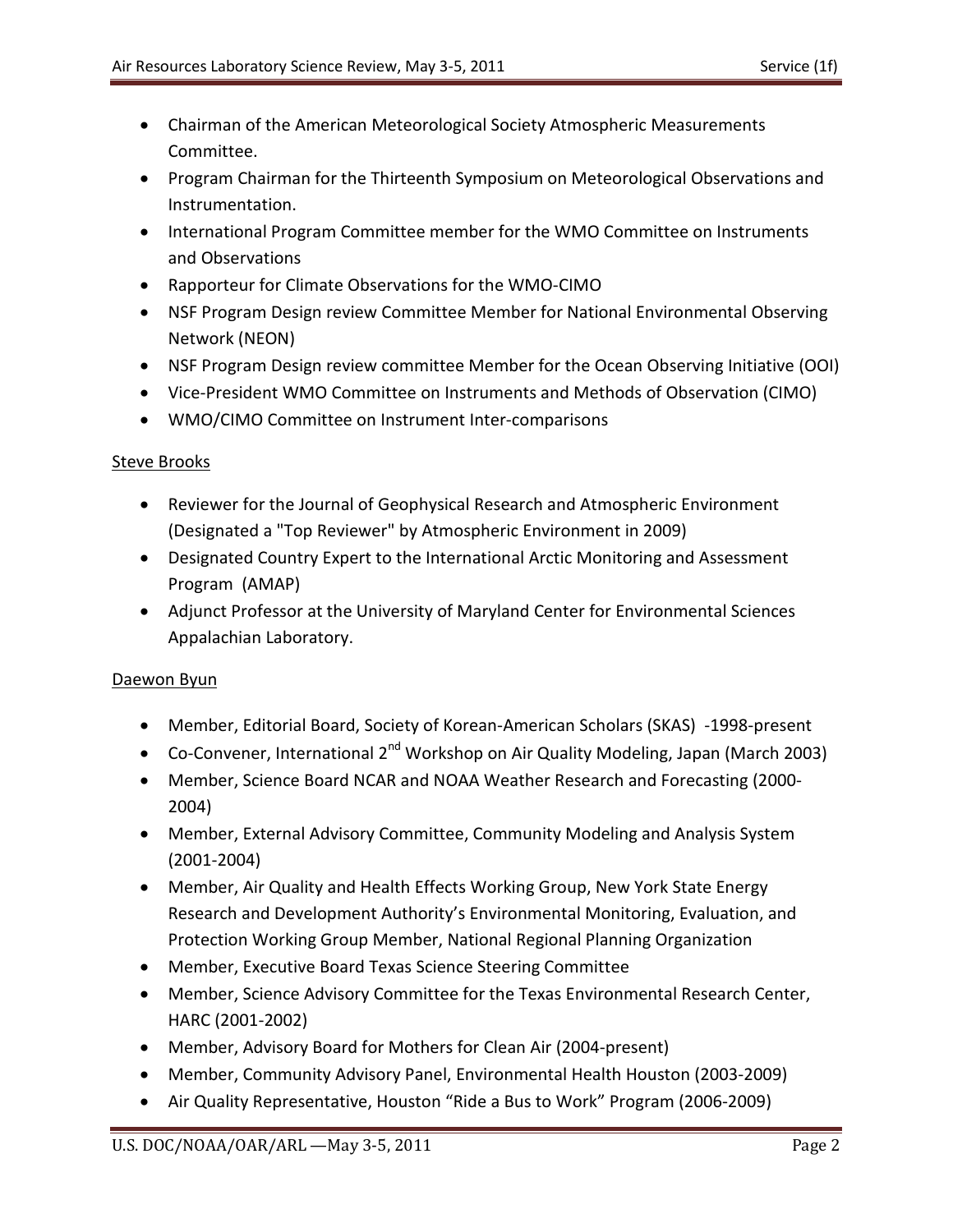- Co-Chair, Texas Task Force for Ozone Reduction Strategies (2004-2006)
- Daily Air Quality Forecasting for Houston, TX (2005-present)
- Daily Air Quality Forecasting for Dallas, TX (2006-present)
- Member, Houston Heat Island Committee
- Member, AMS Science Committee, Meteorological Aspects of Air Pollution (2003-2006)
- Member, AMS Science Committee, Atmospheric Chemistry (2004-2007)
- Associate Editor, Journal of Environmental Informatics
- Manuscript Reviewer, Atmospheric Environment, Journal of Geophysical Research-Atmospheres, Journal of Atmospheric Sciences, Journal of Applied Meteorology, Monthly Weather Review, Journal of Air & Waste Management Association, Environmental Science and Technology, Journal of Environmental Informatics, and Journal of Environmental Measurements
- Adjunct Professor, Department of Earth and Atmospheric Sciences, University of Houston (2009-present)
- Adjunct Associate Professor, North Carolina State University (1998-2001)

# Tianfeng Chai

• Manuscript Reviewer, Atmospheric Environment, Atmospheric Chemistry and Physics, Environmental Science & Technology, Journal of Atmospheric and Oceanic Technology, Journal of Environmental Management, Journal of Geophysical Research-Atmospheres, Journal of the Air & Waste Management Association, Physical Review B, and Tellus B

#### Yunsoo Choi

- Member, Science Advisory Committee, Geostationary Remote Sensing Korea-United States Bilateral Project (2009-present)
- Science Team Member, Tropospheric Emissions Spectrometer satellite remote sensing project, NASA (2010-present)
- Manuscript Reviewer, Journal of Atmospheric Chemistry and Journal of Geophysical Research-Atmospheres

#### Kirk L. Clawson

• Reviewer for Agronomy Journal, various American Meteorological Society journals

#### Mark Cohen

• Expert and key participant in the development of the National Mercury Monitoring Plan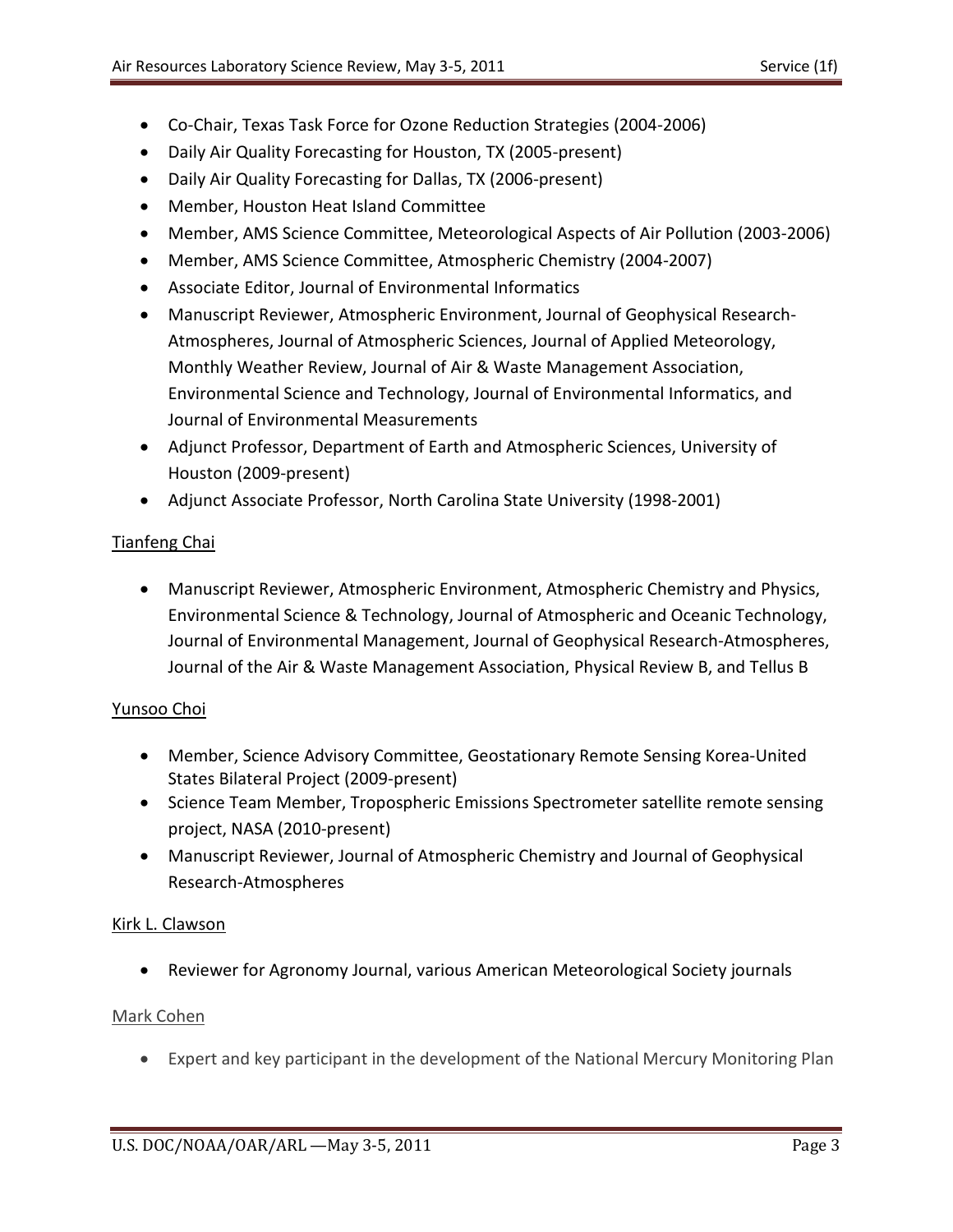- Reviewer for Environmental Science and Technology, JGR-Atmospheres, and several other journals.
- Reviewer of proposals for the National Science Foundation, as well as comparable science research coordination/funding agencies in other countries, including the Natural Sciences and Engineering Research Council of Canada (NSERC), the Canadian Northern Contaminants Program, and the Czech Republic Science Foundation.

#### Ron Dobosy

• Reviewer for Boundary-Layer Meteorology, Journal of Applied Meteorology, BioGeoSciences, and Atmospheric Environment.

#### Roland Draxler

• Member, WMO CBS Emergency Response Activities Coordination Group (2001-2010)

#### Richard M. Eckman

- Reviewer for Atmospheric Environment, Boundary-Layer Meteorology, various AMS journals, National Science Foundation proposals
- Affiliate Professor, Department of Geosciences, Idaho State University, 2004-2005
- Ph.D. committee member, Department of Atmospheric Science, University of Wyoming, 2008-present

#### Steven Fine

- U.S. Environmental Protection Agency representative to the Federal Networking and Information Technology Research and Development working group (2000-2004)
- Co-lead, U.S. Group on Earth Observations, Air Quality Near-Term Opportunity Planning Team (2005)
- Member, Office of the Federal Coordinator for Meteorology, Committee on Integrated Observing Systems (2009-present)
- Member, American Meteorological Society, Ad Hoc Committee on a Nationwide Network of Networks (2009-present)

#### Dennis D. Finn

• Reviewer for Boundary-Layer Meteorology, various AMS journals

#### Melissa Free

• Associate editor, Journal of Climate, 2006—present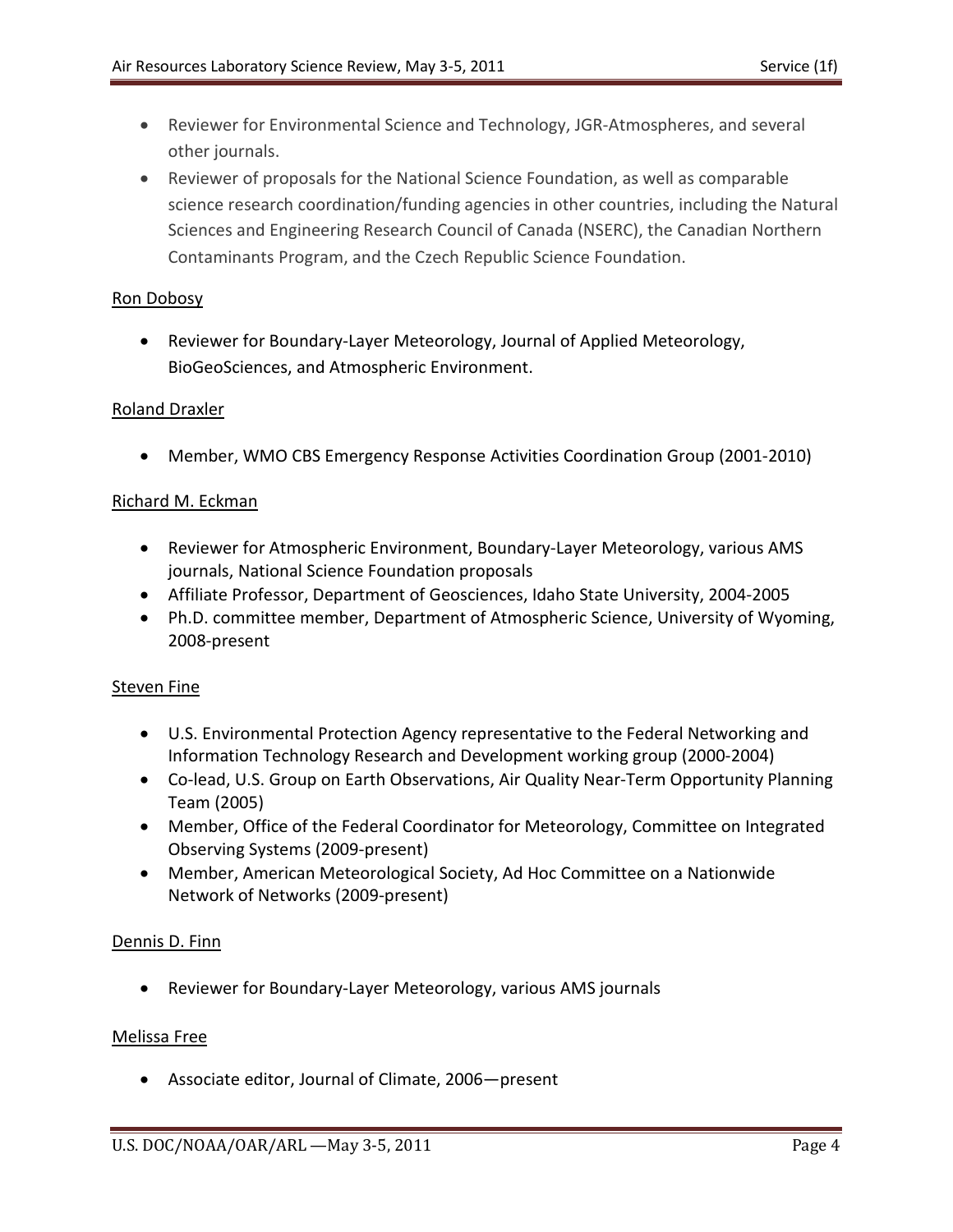- Contributor, Intergovernmental Panel on Climate Change (IPCC), Third Assessment Report
- Contributing author, IPCC Fourth Assessment Report
- Coauthor, BAMS State of the Climate report for 2009 and previous years
- Reviewer, Proposals to Climate Program Office

# Margaret Kerchner

- Member, NADP Executive Council (Chair in 2006)
- Member, NADP Ecological Response and Outreach Subcommittee

# John Kochendorfer

• Reviewer for Agricultural and Forest Meteorology and Atmospheric Research.

#### Praveena Krishnan

• Reviewer for Global Change Biology, Geophysical Research Letters, International Journal of Environmental and Waste Management, Journal of Geophysical Research-Atmospheres, Agricultural and Forest Meteorology, Journal of Earth System Science, Journal of Solar Terrestrial Physics, and Earth-Science Reviews

#### Tilden Meyers

- Serves on the Editorial Board of Boundary-Layer Meteorology and Agricultural and Forest Meteorology
- Reviewer for Atmospheric Environment, Journal of Geophysical Research Atmospheres, BioGeoSciences, Journal of Applied Meteorology and Journal of Hydrometeorology.

#### Jesse Miller

• Reviewer for Weather and Forecasting, Journal of Geophysical Research-Atmospheres, and Remote Sensing of Environment

#### LaToya Myles

- Member, National Organization of Black Chemists & Chemical Engineers, Southeast Region Executive Committee
- Participant on the Federal Energy Regulatory Commission Panel for Study Resolution
- Reviewer for Journal of Geophysical Research-Atmospheres, Atmospheric Environment, Nature Geoscience, BioGeoSciences, Atmospheric Measurement Techniques, and Environmental Technology.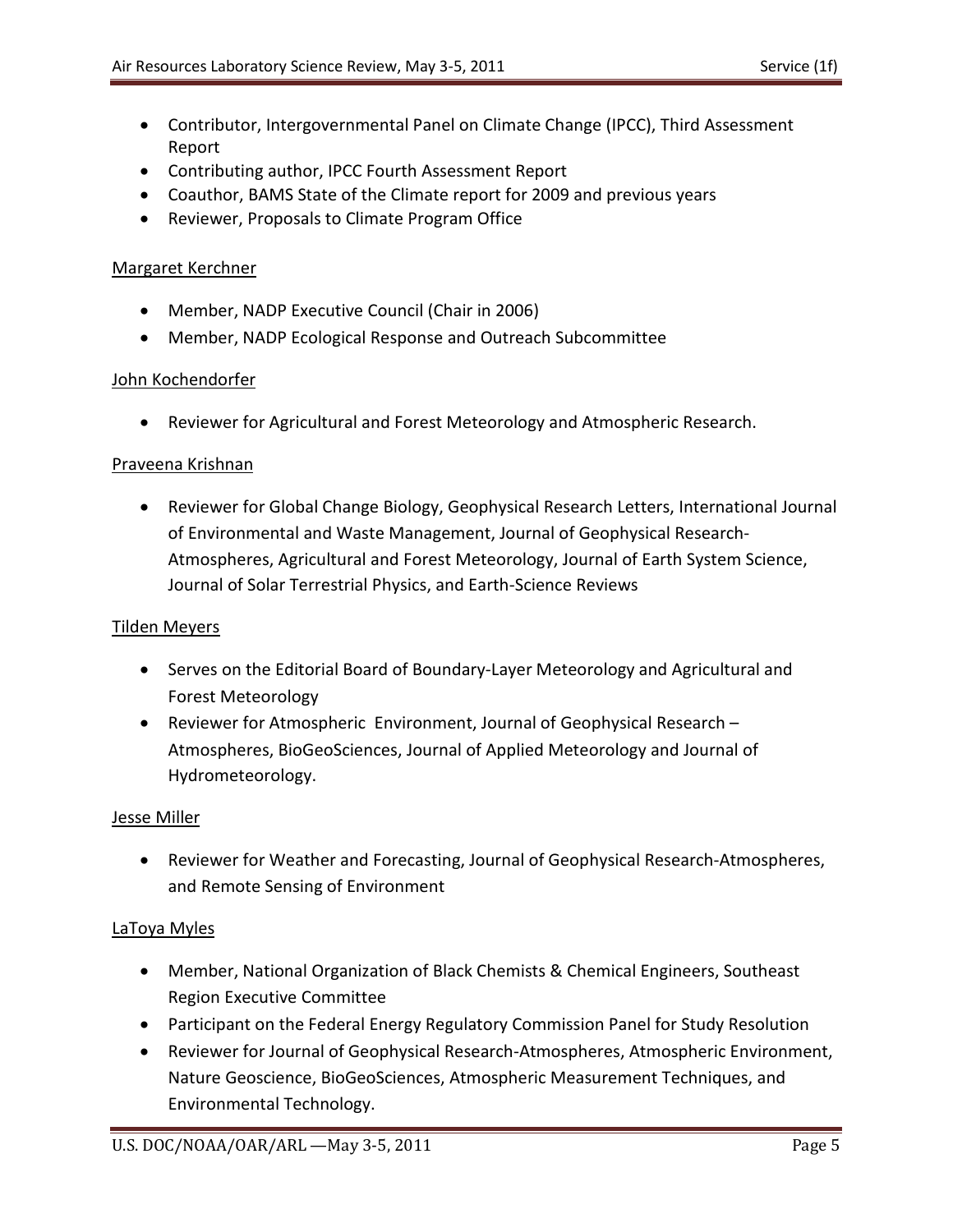### Will Pendergrass

• Member, Interagency Nuclear Safety Review Panel (INSRP)

#### Marc Pitchford

- Reviewer for Journal of the AWMA, Atmospheric Environment, and Atmospheric Chemistry and Physics
- Technical Co-Chair for the AWMA visibility specialty conference "Regional and Global Perspective son Haze: Causes, Consequences and Controversies", October 25 - 29, 2004
- Chair, Steering Committee (1985 present) Interagency Monitoring of Protected Visual Environments (IMPROVE)
- Member, USDA Agriculture Air Quality Task Force (2004 2006)
- Chair, Ambient Monitoring and Reporting Forum (1997 2006) Western Regional Air Partnership (WRAP)
- Monitoring Workgroup member (2002 2006), Central States Regional Air Partnership (CenRAP)
- Co-chair, Data Analysis and Monitoring Committee (2002 2006), Regional Planning Organization, Technical Coordination
- Technical Advisory Committee Member (2003 2009), Columbia River Gorge Air Quality Study
- Technical Advisory Panel Member (2003 2006), International Air Quality Advisory Board to the International Joint Commission (U.S. and Canada)

#### Glenn Rolph

• Member, Federal Radiological Preparedness Coordinating Committee Exercises Subcommittee (2000-2001)

#### Rick Saylor

• Manuscript Reviewer, Atmospheric Environment, Journal of Geophysical Research-Atmospheres, Geophysical Research Letters, Atmospheric Pollution Research, Environmental Monitoring and Assessment and Aerosol and Air Quality Research

#### Walter Schalk

- Chairman of the DOE Meteorological Coordinating Council
- Member of the Federal Radiological Monitoring and Assessment Center (FRMAC) Operations Working Group Office of the Federal Coordinator for Meteorology - Federal Research and Development Needs and Priorities for Atmospheric Transport and Diffusion Modeling Working Group, 2003 – 2004.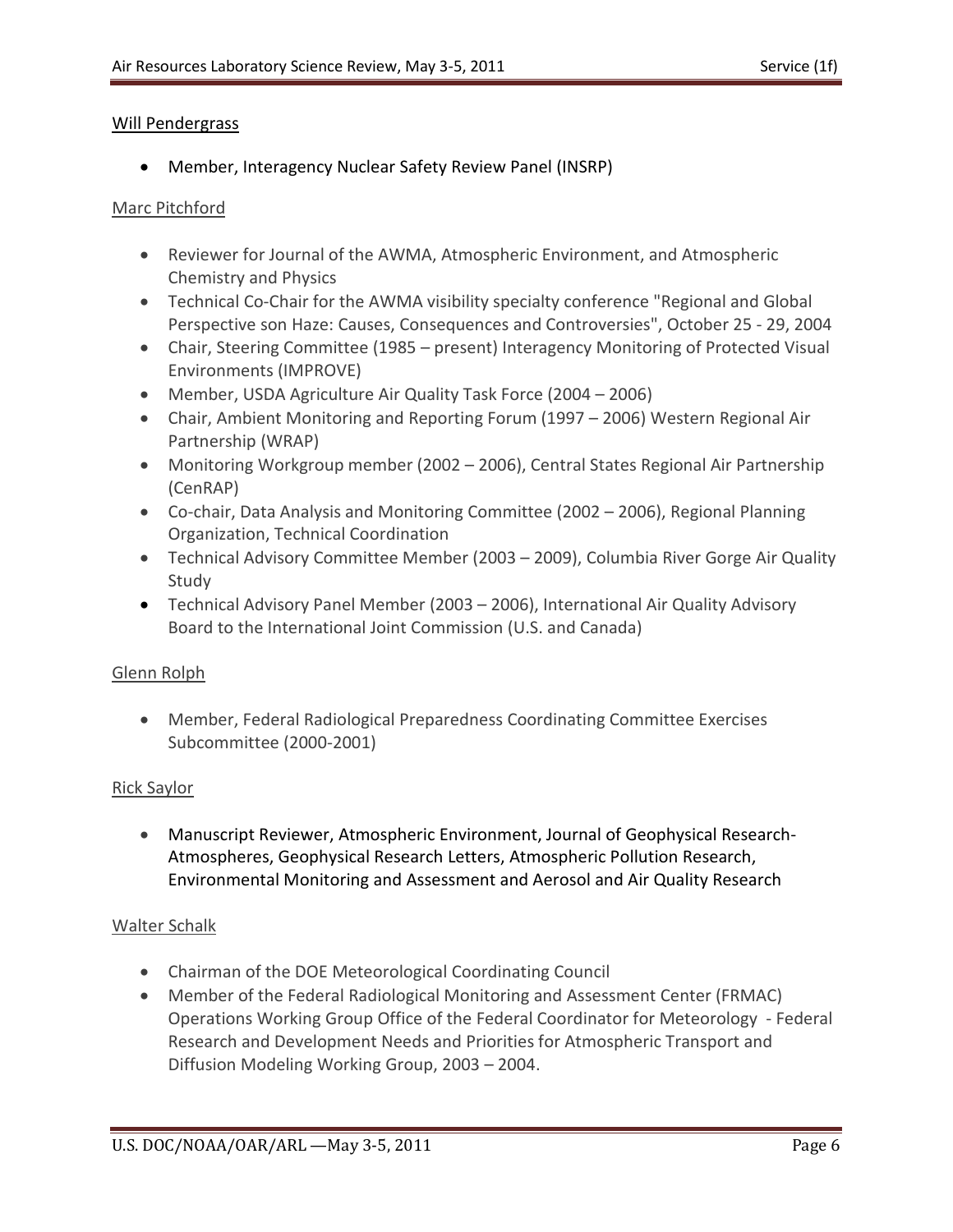### Dian Seidel

- Member, National Research Council Panel on Reconciling Observations of Global Temperature Change, 1999-2000
- Member, SPARC Stratospheric Temperature Trends Panel, 2000-2003; 2005-present
- Member, National Research Council Climate Research Committee, 2000-2002
- Member, National Research Council Committee on a Review of a Plan for a New Science Initiative on the Global Water Cycle, 2001-2002
- Member, National Research Council Panel on Climate Change Feedbacks, 2001-2003
- Reviewer, WMO/UNEP Scientific Assessment of Ozone Depletion: 2002
- Chair, AMS Committee on Climate Variability and Change, 2003-2006
- Member, US Delegation to the 2<sup>nd</sup> WMO Conference on Women in Meteorology (2003)
- Chair, Program Committee for the Jim Angell  $80<sup>th</sup>$  Birthday Symposium (2003)
- Expert Reviewer, IPCC Special Report on Safeguarding the Ozone Layer and the Global Climate System (2004)
- Lead Author, US Climate Change Science Program Synthesis and Assessment Product: Temperature Trends in the Lower Atmosphere (2004-2005)
- Organizing Committee, AMS Short Course on Climate and the Media (2005)
- Chair, Writing Committee for Guidelines for Statements of the AMS (2005)
- Organizing Committee, NOAA/GCOS Workshop to Define Climate Requirements for Upper-Air Observations (2005)
- Organizing Committee, NOAA/GCOS Workshop on Reference Upper Air Observations for the Global Climate Observing System: Potential Technologies and Networks (2006)
- Expert Reviewer, IPCC Fourth Assessment Report Climate Change 2007: The Physical Science Basis (2005-2006)
- Member, US Government Review Panel for IPCC Fourth Assessment Report (2006- 2007). Member, US delegation to 27<sup>th</sup> Session of the IPCC, Valencia, Spain (2007)
- Co-chair (with M. Cairns), 2007 AMS Annual Meeting.
- Councilor, AMS, 2007-2010
- Member, Global Climate Observing System, Atmospheric Observation Panel for Climate, Working Group on Atmospheric Reference Observations, 2006-present
- Chair, GCOS Reference Upper Air Network (GRUAN) Analysis Team for Network Design and Operations Research (2009-present)
- Member, GCOS Reference Upper Air Network (GRUAN) Site Selection and Assessment Task Team (2010-present)
- Member, AMS ad hoc Committee on Green Meetings (2007-2009)
- Member, AMS Committee on Environmental Responsibility (2010)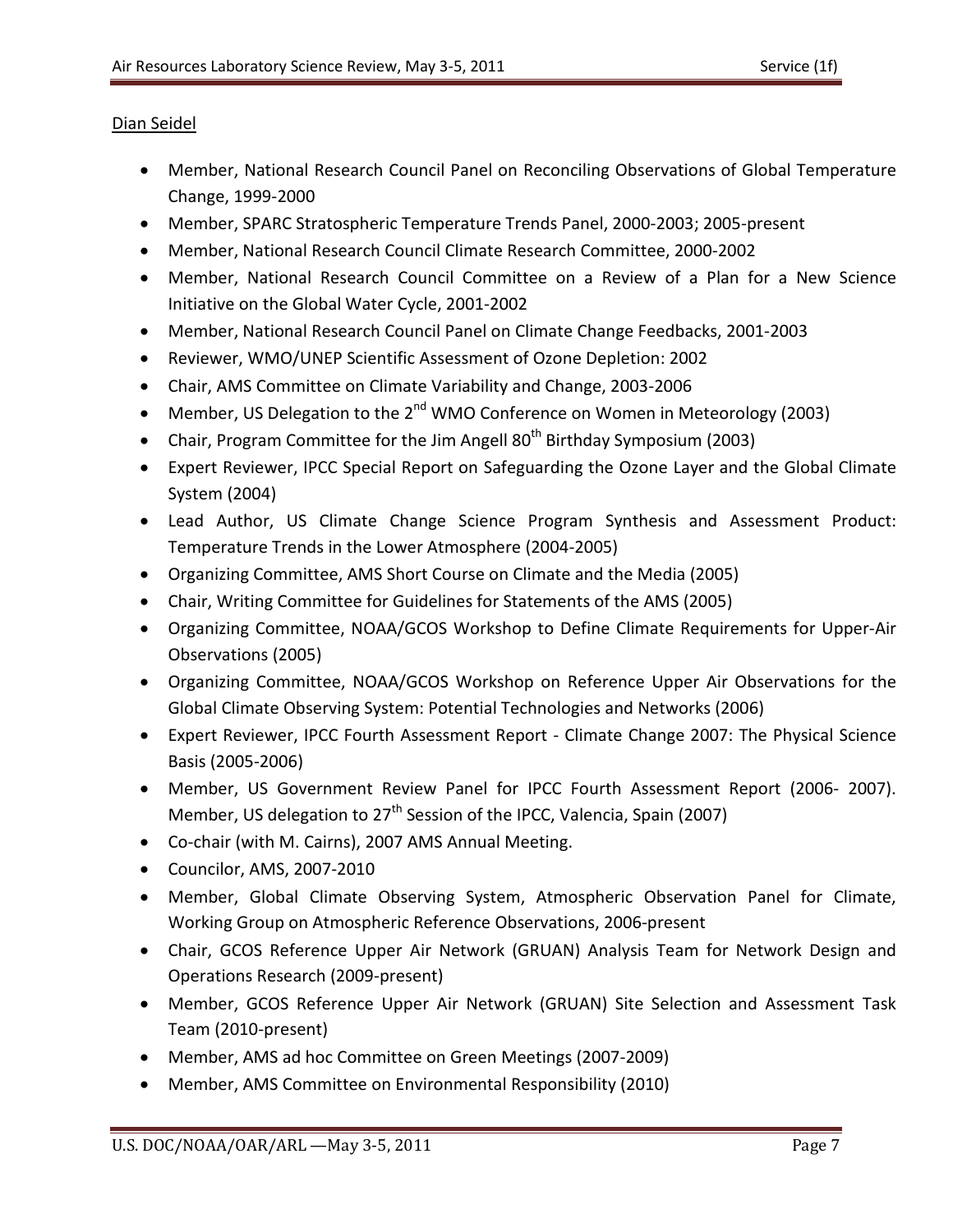- Chair, AMS Committee on Environmental Responsibility (2011-2013)
- Member, Program Committee for Workshop on Strengthening NOAA Science (2010)
- Lead Author, Chapter 5, "Stratospheric Changes and Climate" of the 2010 *WMO/UNEP Scientific Assessment of Ozone Depletion*

# Ariel Stein

- Coordinator, Photochemistry Modeling Group, Centro de Estudios Ambientales del Mediterraneo (CEAM), Valencia, Spain (2003-2005)
- Conference Organizing Committee Member,  $5<sup>th</sup>$  International Conference on Urban Air Quality, Valencia, Spain (March 2005)
- Organizer and Instructor, Advanced Users HYSPLIT Workshop, Huelva, Spain (September 2007)
- Organizer and Instructor, Advanced Users HYSPLIT Workshop, Huelva, Spain (September 2010)
- Reviewer for International Journal of Climatology, Atmospheric Environment, Journal of Applied Meteorology, Journal of geophysical Research-Atmospheres, and Journal of Environmental Management

# Barbara Stunder

- Member, OFCM Working Group on Volcanic Ash (1999 present)
- Member, NOAA Volcanic Ash Working Group (2010 present)
- •
- OAR representative to the U.S. member's (Federal Aviation Administration) supporting team for the International Civil Aviation Organization (ICAO), International Airways Volcano Watch Operations Group (2000 - present) and the ICAO Volcanic Ash Task Force (2010 - present)
- NOAA representative, FEMA Federal Radiological Preparedness Coordinating Committee (1992 - 2006)
- Reviewer for various journal articles in Journal of Geophysical Research- Geoscience and Remote Sensing Letters

# Daniel Tong

- Chair, Organizing Committee, International Workshop on Environmental System Interactions, Changchun, China (August 2010)
- Chair, China Environment Forum, Research Triangle Park, NC (2008-2009)
- Reader Advisory Board, Nature